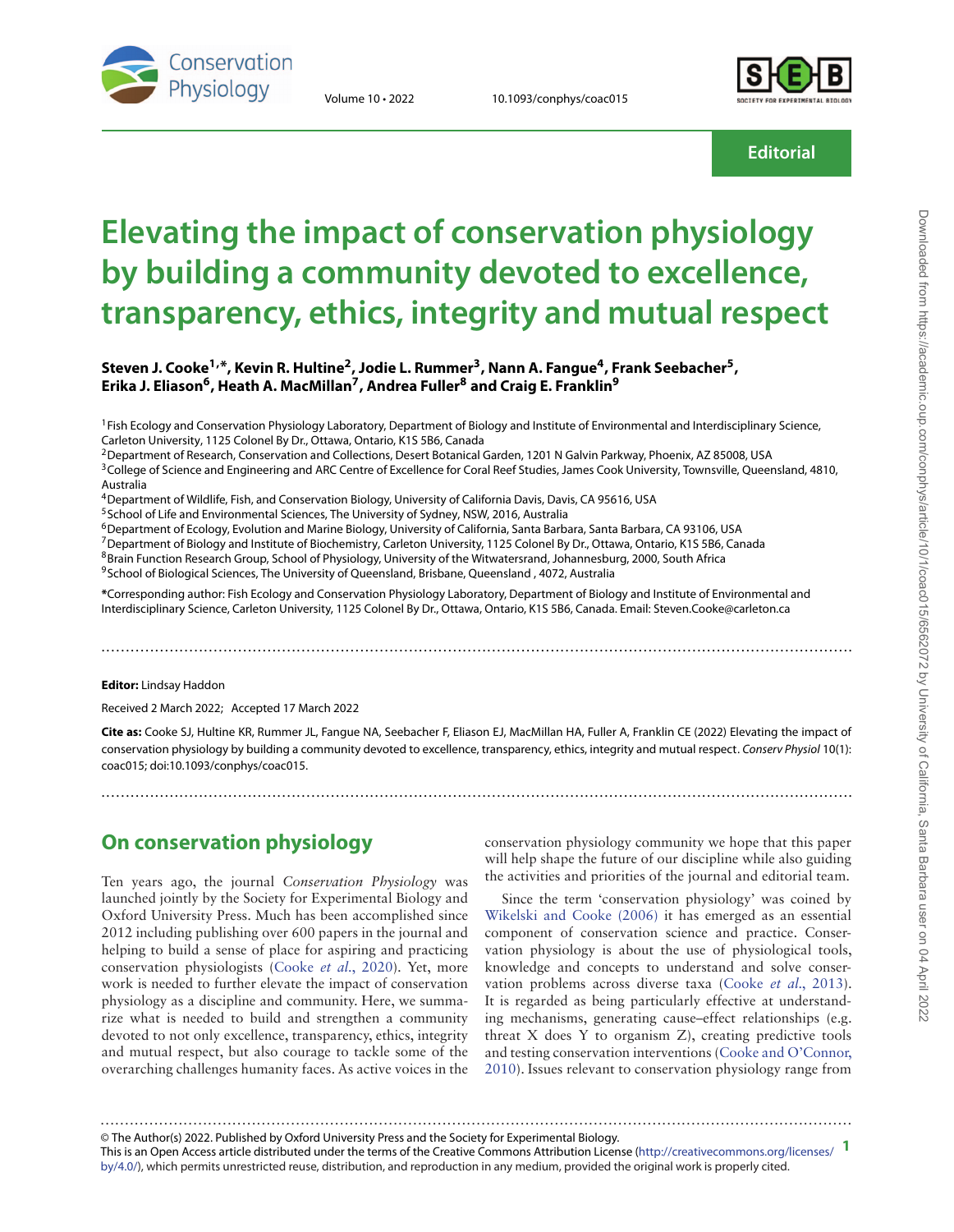very local, focused on recovery of an imperilled population [\(Birnie-Gauvin](#page-7-3) *et al.*, 2017), to global-scale issues such as tackling the UN Sustainable Development Goals [\(Cooke](#page-7-0) *et al.*, 2020) and the climate crisis ([Madliger](#page-8-0) *et al.*, 2021c). The discipline is now supported by a conceptual framework [\(Coristine](#page-7-4) *et al.*, 2014), a journal [\(https://academic.oup.com/conphys\)](https://academic.oup.com/conphys) and a reference book ([Madliger](#page-8-1) *et al.* 2021a). There is also a growing community of researchers who engage in conservation physiology and even define themselves as conservation physiologists [\(Madliger](#page-8-2) *et al.*, 2021b). Moreover, in conservation physiology there are success stories that demonstrate the potential of conservation physiology [\(Madliger](#page-8-3) *et al.*, 2016).

..........................................................................................................................................................

..........................................................................................................................................................

### **Growing pains**

As with any nascent discipline, especially one that demands generating actionable knowledge that can be used by decisionmakers and practitioners, there are also a number of challenges [\(Cooke and O'Connor, 2010](#page-7-2); [Madliger](#page-8-2) *et al.*, 2021b). Indeed, there is a well-defined knowledge–action gap in conservation and numerous barriers influence the extent to which science is used by conservation practitioners and decisionmakers (Cook *et al.*[, 2013](#page-7-5)). [Madliger](#page-8-2) *et al.* (2021b) surveyed those working in conservation physiology and revealed that key barriers include the relative 'youngness' of the discipline and issues with translating science in usable forms. Issues such as trust, relevance, saliency and institutional norms and inertia are also well understood as barriers to knowledge use in conservation [\(Rose, 2015](#page-8-4)). Because conservation physiology is a relatively new field the evidence base remains small. A robust evidence base is relevant in that decision-makers increasingly rely on a body of evidence (or should!), ideally presented in the form of a synthesis such as a systematic review with meta-analysis, to inform decisions [\(Thomas-Walters](#page-9-1) *et al.*, 2021). Growing the evidence base with high-quality empirical research is a precursor to evidence synthesis and evidence-informed decision-making. In contemporary evidence synthesis, not all evidence is considered equal [\(Haddaway](#page-7-6) *et al.*, 2017). Appraisal of study quality is important, and studies with experimental design deficiencies (e.g. low sample size, lack of relevant controls) are excluded or down-weighted. [Cooke](#page-7-7) *et al.*(2017) have previously called for the conservation physiology community to up their game in an effort to increase the likelihood that conservation physiology studies can be used in evidence synthesis and be embraced by decision-makers.

One of the problems plaguing science today is the so-called 'replication crisis' ([Ioannidis, 2005](#page-8-5); [Loken and](#page-8-6) Gelman, 2017), which has led to questions about the reliability of the evidence bases needed to support all forms of decision-making [e.g. from medicine ([Lipscomb, 2021](#page-8-7)) to psychology ([Maxwell](#page-8-8) *et al.*, 2015) to environmental issues and conservation [\(Bennett](#page-7-8) *et al.*, 2017a)]. In simple terms, the replication crisis (also known as the reproducibility crisis; [Fanelli, 2018](#page-7-9)) is a failure of scientists to successfully

replicate studies, which can lead to significant uncertainty and distrust among the public and decision-makers [\(Hendriks](#page-7-10) *et al.*, 2020). The basis for the replication crisis is complex and can include measurement error ([Loken and Gelman,](#page-8-6) 2017), publication bias whereby only studies with significant findings are published while those without stay in the proverbial file drawer ([Scargle, 2000](#page-8-9)) and, in rare cases, scientific misconduct. Measurement error can be addressed through improvements in scientific methods and analyses. The file drawer effect can be addressed by placing equal weight on non-significant findings assuming that studies are well designed and have acceptable statistical power [\(Reed,](#page-8-10) 2018; see below for details on what *Conservation Physiology* is doing to address this). Another phenomenon that has been documented in several fields, including ecology, is the 'decline effect' whereby early studies on a topic document extreme effect sizes with highly significant findings [\(Jennions and](#page-8-11) Møller, 2002). Over time, those effects become less apparent, although the file drawer effect can mask the decline effect [\(Schooler, 2011](#page-8-12)). A recent analysis of ocean acidification effects on fish (which is salient to conservation physiology) suggests evidence of a major decline effect where large effects in early studies have all but disappeared in subsequent studies, over a decade ([Clements](#page-7-11) *et al.*, 2022). Explanations for this pattern are varied and could include early studies being focused on fish in coral reef habitats. What is important here is that evidence synthesis (including meta-analyses) has the potential to account for various factors that could influence findings and ensure that all high-quality evidence is considered rather than focusing solely on studies with major effect sizes that are often published in top tier journals ([Sharpe](#page-8-13) and Poets, 2020).

# **Embracing integrity and excellence in research**

Expectations to publish have never been greater than for today's early- and mid-career scientists. As a consequence of heightened expectations to rapidly build bibliometric profiles, the fundamental approach to data collection and interpretation have evolved so that the way in which the basic tenets of the scientific method are practiced is 'watered down' ([Kerr, 1998\)](#page-8-14).We advocate for a scientific approach that emphasizes publication quality and influence [\(Donaldson and](#page-7-12) Cooke, 2014) over quantity. An increased emphasis on quality could lead to more long-term studies with larger sample sizes that produce more robust statistical power. Longer-term studies with larger datasets could also reduce the pressure to avoid publishing negative or non-significant results, which in turn will reduce publication biases, as long as journal outlets increase their willingness to publish non-significant results. Likewise, long-term studies with richer datasets could reduce time-lag bias ([Nakagawa](#page-8-15) *et al.*, 2021) that can arise in cases where statistically significant effects are published more rapidly than are non-significant or smaller effects, leading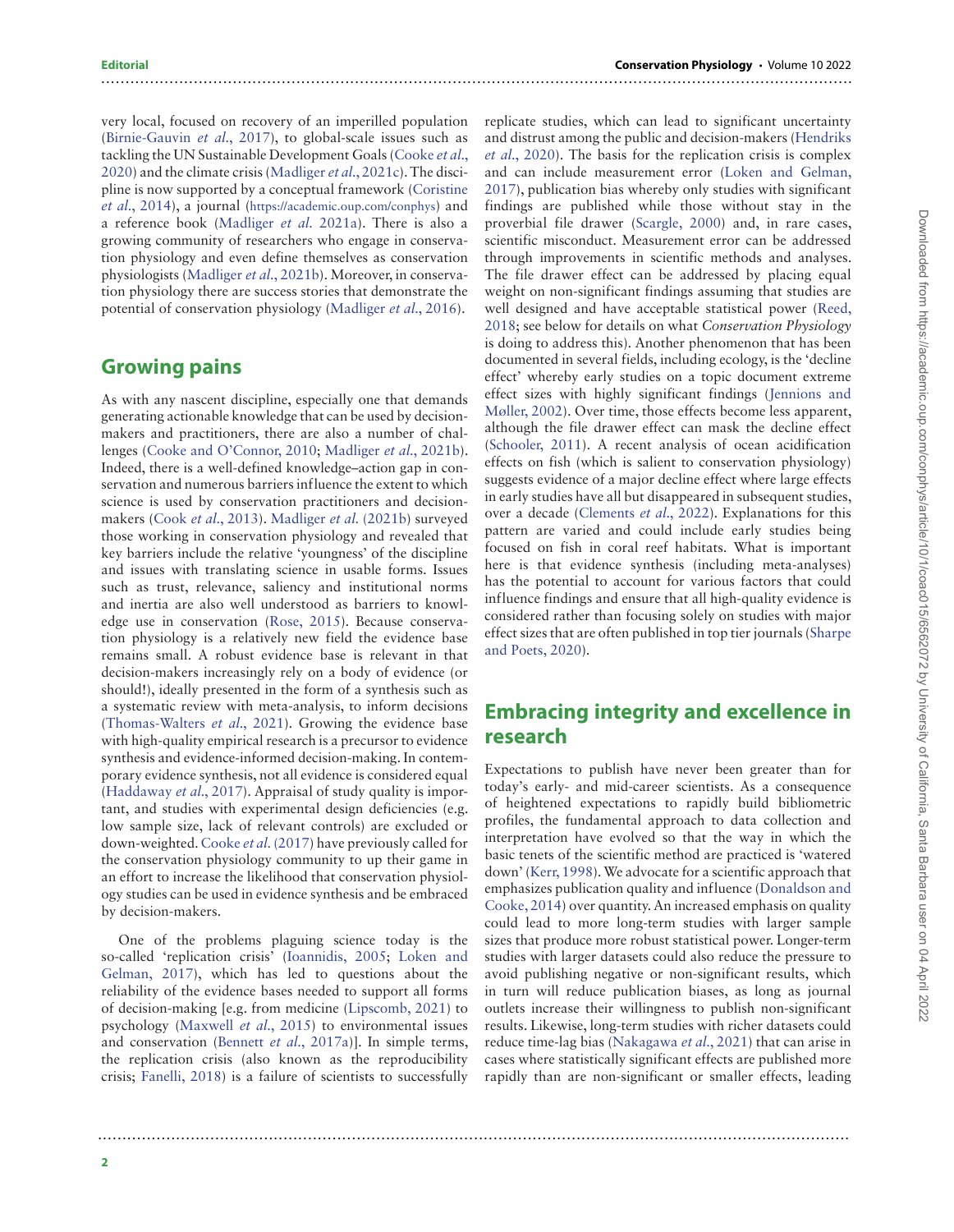### to a decline over time in the magnitude of the overall effect [\(Koricheva and Kulinskaya, 2019](#page-8-16)). This is not to say that high-quality research can only be derived from 'slow science' or long-term studies—what matters most is that the evidence generated is robust (Roche *et al.*[, 2019](#page-8-17)). A reduced emphasis on publication quantity could have other benefits, such as helping to level the playing field where many early-career scientists are disadvantaged relative to their peers in cases where English is a second language or when demographic groups are required to absorb an oversize burden in the face of hardships (e.g. early-career female professionals dropping out of the workforce in higher numbers than their male counterparts as a consequence of COVID-19; [Squazzoni](#page-8-18) *et al.*, 2021). The reasons for hyper-productivity are varied and some individuals and laboratory groups will produce more science than others (which is fine *...*run your own race), but at the end of the day quality and impact should always be prioritized over quantity. Coupled with an enhanced emphasis on data transparency, emphasizing publication quality over quantity will greatly improve access by practitioners and trust between practitioners and scientists, which in turn could facilitate better scientific communication with the public at large.

A high degree of ethical behaviour and integrity is required from all scientists. However, in branches of biology (such as conservation physiology) that aim to contribute to the evidence bases that ultimately guide decisions by governments and policy-makers, the consequences of lapses in integrity are potentially more far reaching than in 'blue sky' science that is further removed from translational outcomes. Integrity and behaviour are individual responsibilities ([Davies, 2019](#page-7-13)). There is increased pressure on the individual then to scrutinize their own behaviour and scientific approaches when research results can influence conservation outcomes directly. Nonetheless, institutions can contribute to supporting ethical behaviour [\(Zwart](#page-9-2) *et al.*, 2019): employee performance reviews should value quality rather than focussing on quantity, granting bodies should adjust expectations of research output in view of the potential impact of the research and journals and their editors can guide authors and be more open to publishing non-significant findings.

During the publication process, editors can interact directly with authors to develop manuscripts even if these are ultimately published elsewhere. A journal such as *Conservation Physiology* has the potential to increase integrity and reproducibility of results by setting high standards in experimental design and statistical power of potential contributions and by mandating high levels of transparency. When working on rare or imperilled species or in challenging environments (e.g. the deep sea, polar regions) there is also a trade-off in that sample sizes may be constrained [\(Bissonette, 1999](#page-7-14)). At *Conservation Physiology* we are aware of this conundrum and try to balance the need for robust experimental designs with the inherent challenges of working on organisms for which sample sizes will never be large. At the end of the day, the

value of information is considered in all decisions at *Conservation Physiology*, but we always ensure that limitations and caveats are utterly clear to readers. Individual integrity has a communal dimension [\(Mitcham, 2003](#page-8-19)). By supporting the individual, the community maximizes ethical behaviour. Obviously, the more cohesive the community, the better able it will be in influencing individual behaviour [\(Steneck, 2006\)](#page-8-20). Hence, lapses in ethical behaviour by individuals may reflect dysfunction in the community to a certain extent [\(Mitcham,](#page-8-19) 2003; [Steneck, 2006](#page-8-20)). In cases of questionable behavioural ethics, it may therefore be more constructive to reflect on our own behaviour as a group and how we can strengthen the integrity within the field rather than just pointing the finger at individuals. Nonetheless, there are some instances when there is a need to rely on formal processes when there are more egregious issues (e.g. accusations of academic misconduct), but 'innocent until proven guilty' must be the default. Of course, that means that institutions must be willing to step up and lead such investigations in a transparent, timely and objective way when necessary—something that remains uncommon.

# **Encouraging ethical behaviour and building integrity**

Sometimes honest mistakes do happen in science. For example, incorrectly transcribed data, an error in code or a typographical error in a data table can alter the outcome of a study. No one is perfect, and hopefully these issues are resolved well before the manuscript is published. However, sometimes a mistake slips through. When these issues are discovered (either by authors or external parties), we encourage the highest standard of ethical behaviour. Scientists should rapidly disclose the discovery of their own mistakes to the journal and request a correction. Similarly, should an error occur during production, a correction should be requested (noting whether it is the fault of the publisher or authors).

Open data and improved transparency make it possible to scrutinize other researchers' data (Roche *et al*[., 2022\)](#page-8-21). *Conservation Physiology* embraces the spirit of the FAIR principles (see [https://www.go-fair.org/fair-principles/\)](https://www.go-fair.org/fair-principles/) whereby data (and code) associated with papers are findable, accessible, interoperable and repeatable. As a journal we are just transitioning from encouraging such actions to a requirement for full data accessibility (including analytical code) as a requirement for publication. At the outset, we advise to give people the benefit of the doubt. First, alert the corresponding author of potential concerns. If those concerns are not adequately addressed by the corresponding author working with the journal, then alert the journal directly.

Finger pointing and argument are as old as science itself ([Dellsén and Baghramian, 202](#page-7-15)1). What has changed now

..........................................................................................................................................................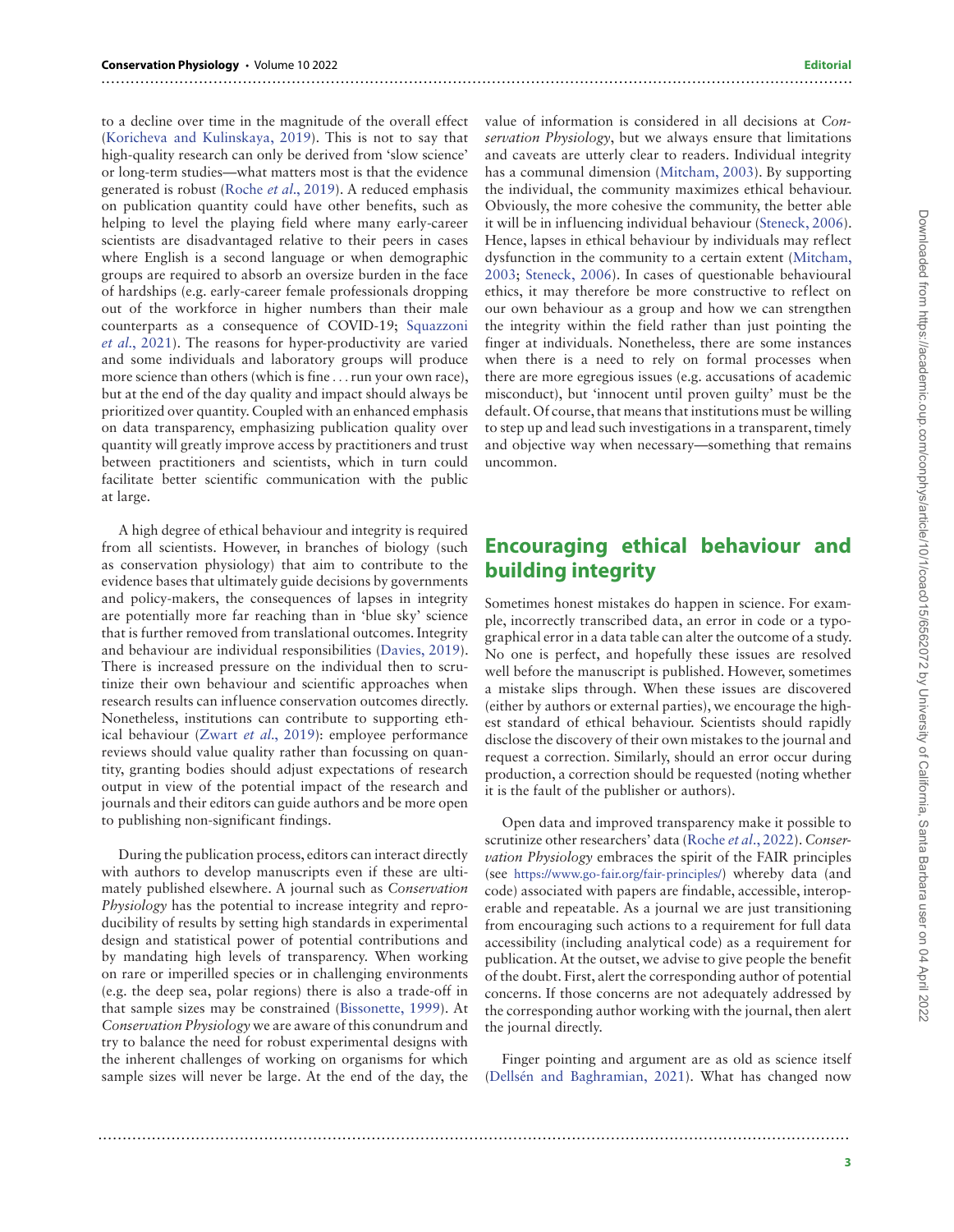### is the impact of access to information and 'cancel culture' [\(Norris, 2021](#page-8-22)) on the scientific community. Open data and transparency policies make it possible to scrutinize data in a way we never could before, and those who find evidence of wrongdoing sometimes want those who cheat the system to be shamed. From the perspective of the public, those repeatedly found of wrongdoing are wasting taxpayer money by misdirecting science (and by extension policy), and they should be relinquished of the power to do more harm. How do we find the line, as a community, where ultimate punishments are appropriate, and how do we reduce the incentives for cheating in the first place? We do not have an answer but hope that efforts to build a culture of ethical behaviour and principles of integrity will help, as will working together to strive for consensus. Of course, teachers, mentors, institutions (including employers, funders and professional organizations and bodies) and established researchers have an important role to play.

# **Ensuring lasting trust by better teaching and mentoring students to be trustworthy**

Changes to community perspectives and values rarely happen quickly. Lasting change in values happens generationally [\(Rokeach, 2008\)](#page-8-23), and those of us with the privilege of training the next generation of scientists also have the responsibility to train them in ethical science and science communication so that they emerge as trusting and trustworthy leaders. The availability of information and the willingness of researchers to call out what they see as questionable findings can have severe negative effects on early-career scientists. In our collective anecdotal experience, trainees are becoming less willing to share their ideas (e.g. at conferences or via social media) for fear of being publicly or privately scrutinized. This issue directly intersects with equity, diversity and inclusion; those trainees and early-career scientists most uncertain about sharing their new (and possibly world-changing) ideas or experiencing the self-doubt known as imposter syndrome ([Chrousos](#page-7-16) and Mentis, 2020) are more likely to identify with groups systematically excluded from science, technology, engineering and mathematics (STEM) careers (e.g. Lee *et al.*[, 2020](#page-8-24)). This pattern should perhaps not come as a surprise, given the level of attention and community reaction associated with highprofile cases of scientists that misrepresented their work. Even if trainees are not those who have acted inappropriately, entire trainee careers can become collateral damage because of coauthorship. For these individuals, their hard-earned undergraduate or graduate-level publications have been scrutinized, their faith in the scientific process tested and their confidence and sense of belonging (one of the most critical factors to graduate retention in STEM; [O'Meara](#page-8-25) *et al.*, 2017) challenged. As a scientific community and as mentors, we have a responsibility to stand by and support these early-career

scientists when they are victims of the unethical behaviour of their peers, mentors or collaborators.

..........................................................................................................................................................

Mentors of undergraduate students, graduate students and postdoctoral fellows can and should work harder to encourage key traits and behaviours that can disincentivize unethical behaviour and in-fighting and lead trainees towards valuing truth, collaboration and respectful disagreement. This also includes faculty members holding each other accountable to ensure there is a supportive departmental level culture. While consequences for unethical research behaviour can help to correct wrongs after they are identified, a more sustainable solution is to cultivate scientific virtues in our trainees, departments and institutions ([Nakamura and Con](#page-8-26)dren, 2018). Individual research groups have an ever shifting 'laboratory culture' that emerges organically from group membership and/or is carefully cultivated by mentors through formal codes of conduct. Mentors can choose to emphasize the importance of key traits (e.g. mutual respect and empathy, transparency, a healthy skepticism for one's ideas and willingness to be wrong), in both formal and informal group communications. These values (and their importance to career advancement) can be emphasized in recruitment ads and web content, formal group policies, welcome packages, meeting topics or other forms of communication. Ideally, these group values should be developed in direct collaboration with trainees through reading and reflection on the topic and undergo regular review and revision from the group as a whole, thereby fostering a sense of belonging and agency in trainees. Importantly, emphasizing the value of transparency, ethical behaviour and respect may help to shift attitudes in trainees, but only if mentors themselves behave in a way that clearly aligns with these stated values.

Finally, as a community we also must rally around earlycareer researchers who have been sideswiped by nefarious behaviour by their advisors or collaborators. Early-career researchers have been disproportionately impacted by these extremely challenging situations. As a scientific community, it is up to us to stand by and support these valued members of our community who have been victims. And it takes more than a tweet of support. These folks (undergraduate students, graduate students and postdoctoral fellows) need someone to step in as their advisor, offer postdoctoral positions, provide collaboration opportunities and to not judge them as tainted for having unknowingly been mentored by someone who did not have their best interests in mind.

# **In search of respect and kindness**

..........................................................................................................................................................

One positive outcome of the COVID-19 pandemic, which has been associated with a rise in mental health burden, is an increased awareness of the need to show compassion, cultivate social belonging and create supportive networks ([Slavich](#page-8-27) *et al.*, 2021). In many ways, the stressors and consequences of the pandemic mirror those in science, where the current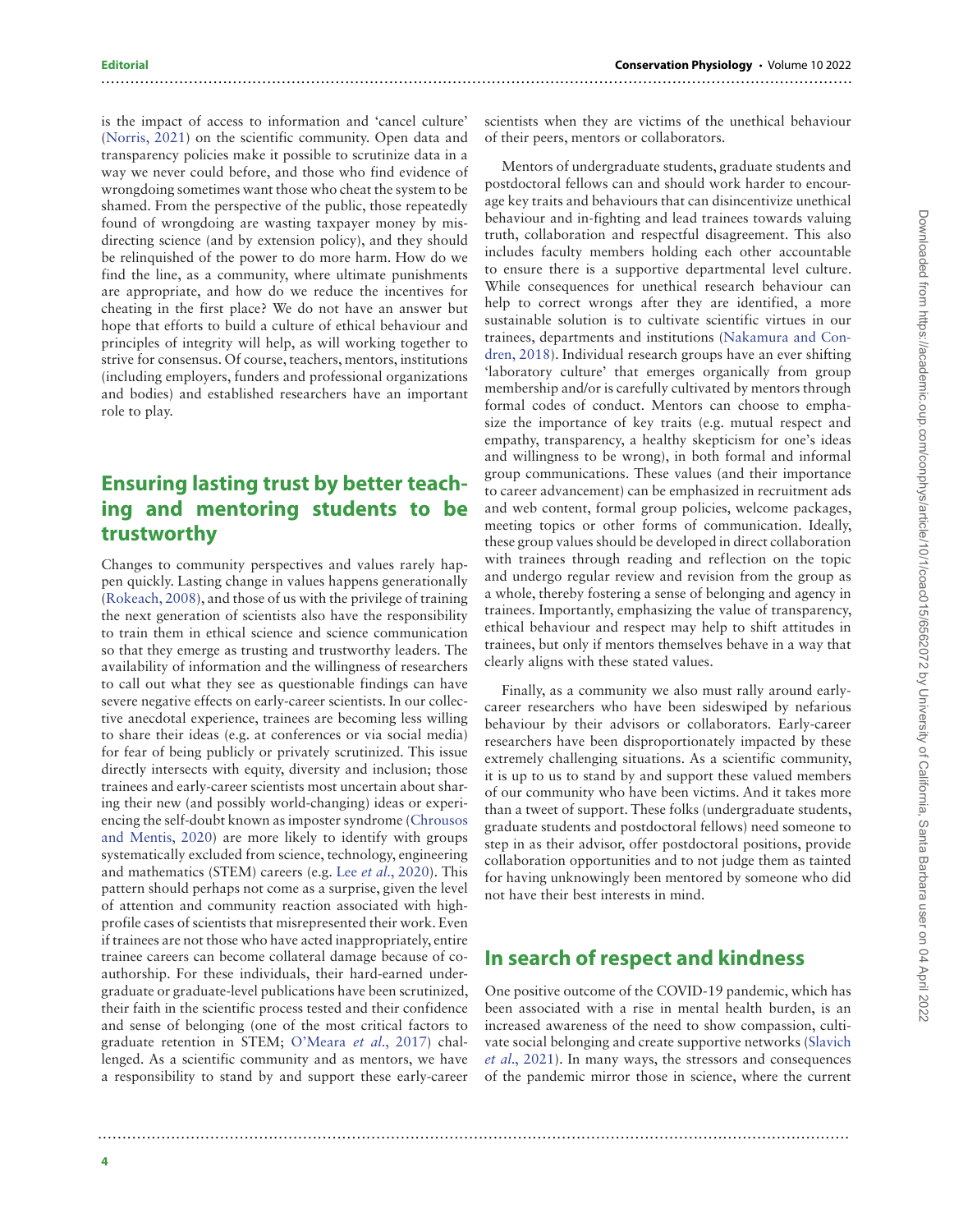competitive academic system can discourage cooperation and place scientists under tremendous pressure to publish. A high prevalence of anxiety and depression (Evans *et al.*[, 2018\)](#page-7-17) and imposter syndrome may deter many talented researchers from remaining in the pipeline, with consequences for diversity in science too.

Our efforts to grow the conservation physiology community are likely to succeed best when scientists have the freedom to pursue their own research interests while having a sense of belonging to the research community. Of course, many scientists already contribute to collegiality and mutual respect in such a community through engaging in selfless activities such as reviewing, writing testimonials, freely sharing their resources and knowledge and gaining genuine pleasure in seeing and sharing the successes of other researchers. Continuing education and training on topics such as microaggressions, inclusive excellence and implicit bias is also needed. Kindness in science is increasingly recognized as an important aspect of how we do science (Jost *[et al.](#page-8-28)*, 2021) whether it be our interactions with non-science partners (e.g. stakeholders, rights holders, decision-makers), collaborators or trainees. Unfortunately, however, the critical nature of the scientific method can often result in harsh commentary and conflict.

Peer review is one place where kindness is essential yet is often in short supply [\(Clements, 2020](#page-7-18)). Comments that may be perceived as relatively innocuous by the reviewer, such as those related to English language ability ([Romero-Olivares,](#page-8-29) 2019), can have profound impacts, particularly for those early in their career. As reviewers, we need to recognize biases that may affect our perceptions as well as make greater efforts to provide positive and constructive feedback. Peer review should not be about crushing souls but rather about elevating our collective science and ensuring that it is shared in a manner that is as clear and cogent as possible. No matter how frustrated referees are, it is important for them to remember that there is another human at the receiving end of those comments (Yoon *[et al.](#page-9-3)*, 2021). Scientists are learners and no matter how senior or eminent—or junior and novice there are opportunities to learn from peer review, but that requires sharing criticisms in a kind way. We can also be more respectful of the peer review process and kinder to editors and authors by responding timeously to requests to review and providing alternative reviewers when we cannot assist.

As a journal we can institute policies and practices yet at the end of the day, kindness is central to our nascent discipline and is hard to regulate. At *Conservation Physiology* we certainly desire our referees to assess work through a critical lens but it also needs to be done in a thoughtful way (Fontúrbel and Vizentin-Bugoni, 2020). The same goes for interactions at conferences or even sparring through commentaries on papers. The key is to keep communication civilized and focused on trying to elevate the science and our community. Public shaming (often by social media) has become far too common in the sciences (see [Thérèse and Martin, 2010\)](#page-8-30). Why

cannot we instead create a culture where intelligent and kind discourse is part of the scientific process?

Beyond the need for kindness in our community is the need for ensuring that we also include kindness in our approach to dealing with massive challenges related to planetary health such as the biodiversity crisis and climate change ([Logan](#page-8-31) *et al.*, 2020). Although conservation science is often focused on wildlife (including all non-human life forms), it is the intersection of people and wildlife (or the environment more broadly) that dictates what is possible in terms of policies and practices [\(Bennett](#page-7-20) *et al.*, 2017b).

# **Rethinking impact**

Universities, institutions and organizations where we work are rapidly changing the way success is measured in science and are including more wide-reaching, inclusive and useful metrics and key performance indicators into performance reviews. Nonetheless, it is also up to us to advocate for the reach of our science and impact of our findings beyond the traditional citation race and impact factor chase. We, as a community, need to emphasize and place more value on the reach of our work and the accessibility of our findings, and we need to integrate the tools for doing this into our own practices, repertoire and even in course materials, lectures and presentations. After all, who is science for? Is it for other scientists? Or, is science for everyone? That said, we should be shifting from emphasizing traditional indicators of scientific impact, such as

- total number of publications,
- total number of citations,
- impact factor of journals,
- h-Index or i10-index of productivity and impact and
- citations per paper.

That shift should be towards, as one example, alternative metrics that account for the reach of our work, which may be particularly relevant in conservation, where informing the public about mitigating environmental issues can be crucial [\(Bornmann, 2014](#page-7-21)). Simply put, alternative metrics (or 'altmetrics') can trace the somewhat invisible threads that link scientific publications to a not-necessarily-scientific audience ([Ravenscroft](#page-8-32) *et al.*, 2017). These communication forms can come through but are not limited to the following:

- continuous knowledge exchange as is common with co[production research](#page-7-19) methods ([Norström](#page-8-33) *et al.*, 2020),
- social media (see [Bik and Goldstein, 2013](#page-7-22) for getting started),
- blogs and websites,
- newspaper articles,
- television interviews and
- radio.

..........................................................................................................................................................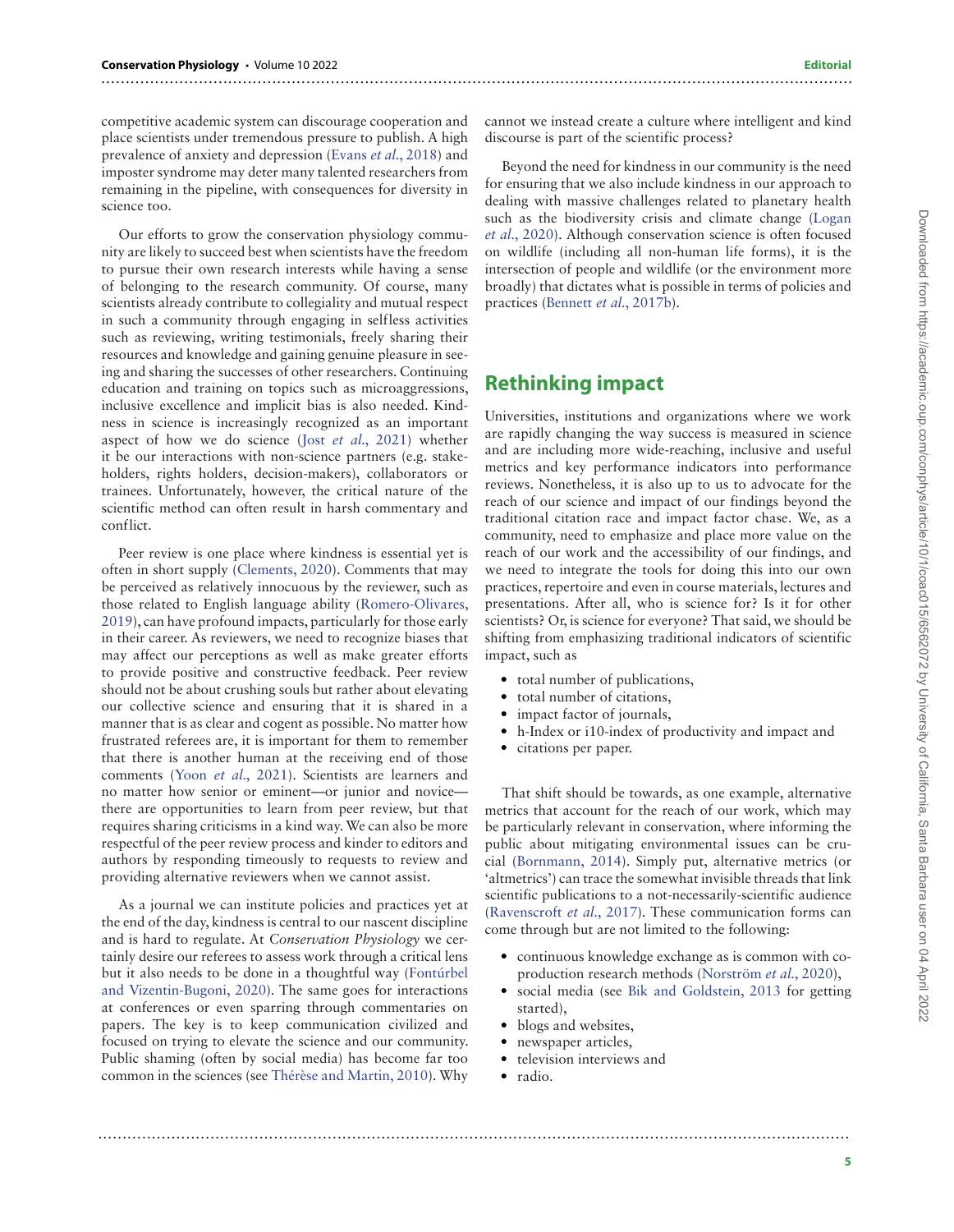### Altmetrics are essentially science's equivalent of the business world's web analytics, incorporating online mention of your work. Data to support altmetrics are harvested from the above sources as well as online reference managers, which are then scored based on your online activity. You can report an 'altmetric score', therefore, for every scientific contribution you make, and this score indicates that you have opened pathways to communicating your work. Bear in mind that the altmetric score (or any other similar metrics, e.g. SciVerse, Plum Analytics, ImpactStory, etc.) does not gauge the quality of your science or the relevance to policy-makers, just public attention (positive or negative) and the online reach of your work. Yet, steps have been made to incorporate such scores into evaluation mechanisms (e.g. grant panels, tenure and promotion committees, award panels), how we value research outputs [\(Piwowar, 2013\)](#page-8-34) and even the U.S. National Science Foundation has moved to 'value all research products', which includes altmetrics. This is not to say that your Twitter following, for example, should be part of your promotion package. Yet, incidentally, it has been noted that highly tweeted studies were 11 times more likely to be highly cited ([Eysenbach,](#page-7-23) 2011), and in ecology and conservation fields, social media engagement was linked to higher traditional scholarly metrics (Lamb *et al.*[, 2018](#page-8-35)). Nevertheless, these altmetrics are only a first step, in some cases, to making our findings accessible and should become part of our success barometer.

Limitations in disseminating scientific findings and making them accessible have already been experienced by all of us since early 2020 with the global pandemic (e.g. conferences and field work cancelled, moving to online learning and communication), but it is important to note that limitations and accessibility issues with scientific findings have perhaps always been experienced by many communities and demographics worldwide. Because *Conservation Physiology* is an open-access model journal, we do not have *all* of the limitations in disseminating our findings as other scientists do when publishing in other journals. In essence, anyone in the world with an internet connection can access *Conservation Physiology* articles. Yet, the language and format may still be an accessibility barrier. Are those working outside of academia who make management and conservation decisions necessarily going to sift through the traditional format of a journal article and the jargon used to find the pieces of relevant information to make evidence-based decisions that inform policy? Maybe not. Do secondary school teachers have the time or bandwidth to do the same but to find new ideas, developments and conservation issues to communicate to the next generation in their classrooms? Maybe not. However, such stakeholders and 'next users' of conservation physiology findings can find the relevant messages through more accessible channels, such as those previously mentioned, where avenues for communicating science use more accessible language, visuals and media. Sections like 'Conservation Physiology in Action' in *Conservation Physiology*, where 500-word editorial- or journalism-style pieces are written about up-and-coming studies (i.e. whether they

have been published in *Conservation Physiology* or another journal) coupled with a captivating illustration are published almost monthly and highlighted on social media. This not only highlights the work and authors and helps to train young scientists to communicate in a non-jargon, accessible way, but it also gives another avenue of accessibility to those that may need the information. Graphical and video abstracts that are now required by many journals do the same. This need for alternative communication strategies applies to all scientific findings, no matter if they are published in an open-access journal or not. Indeed, there is a profound need to advocate for science communication training, the use of alternative avenues for disseminating our work and putting pressure on those deciding if we are successful or not, including our colleagues and peers, to incorporate the reach of our work and uptake of our findings into those success metrics.

Key performance indicators need to shift accordingly as well. While we have advocated for including altmetrics into gauging our performance, other non-traditional metrics need to be considered, including but not limited to the following:

- number of reads/downloads of peer-reviewed papers (assuming not all papers are downloaded by other scientists);
- briefings to government, management, industry and business;
- public outreach programs;

..........................................................................................................................................................

- public talks, lectures and seminars;
- organizing writing retreats, working groups and workshops; and
- professional development, training courses and research training for students, staff, stakeholders and next-users, including laboratory/team meetings and practice talk sessions.

If we, as conservation physiologists, can first commit to putting more emphasis on these accomplishments (e.g. by revamping our CVs, including statements of impact and reach in grant applications, award nominations and tenure/promotion dossiers) with ourselves, and second, highlight those achievements in others (i.e. with at least equal if not more emphasis than a new journal publication) and underscore how important these accomplishments are to the next generation, then we can make steps towards changing the model of success. Changing the model by which we gauge our success and that of our colleagues will help in advocating for equity, inclusion and accessibility with those we work with and where the impact of our work is felt.

# **Change at** *Conservation Physiology*

..........................................................................................................................................................

The editorial team at *Conservation Physiology* takes the issues raised here seriously. Here are some of the changes that we have made or will be making for 2022.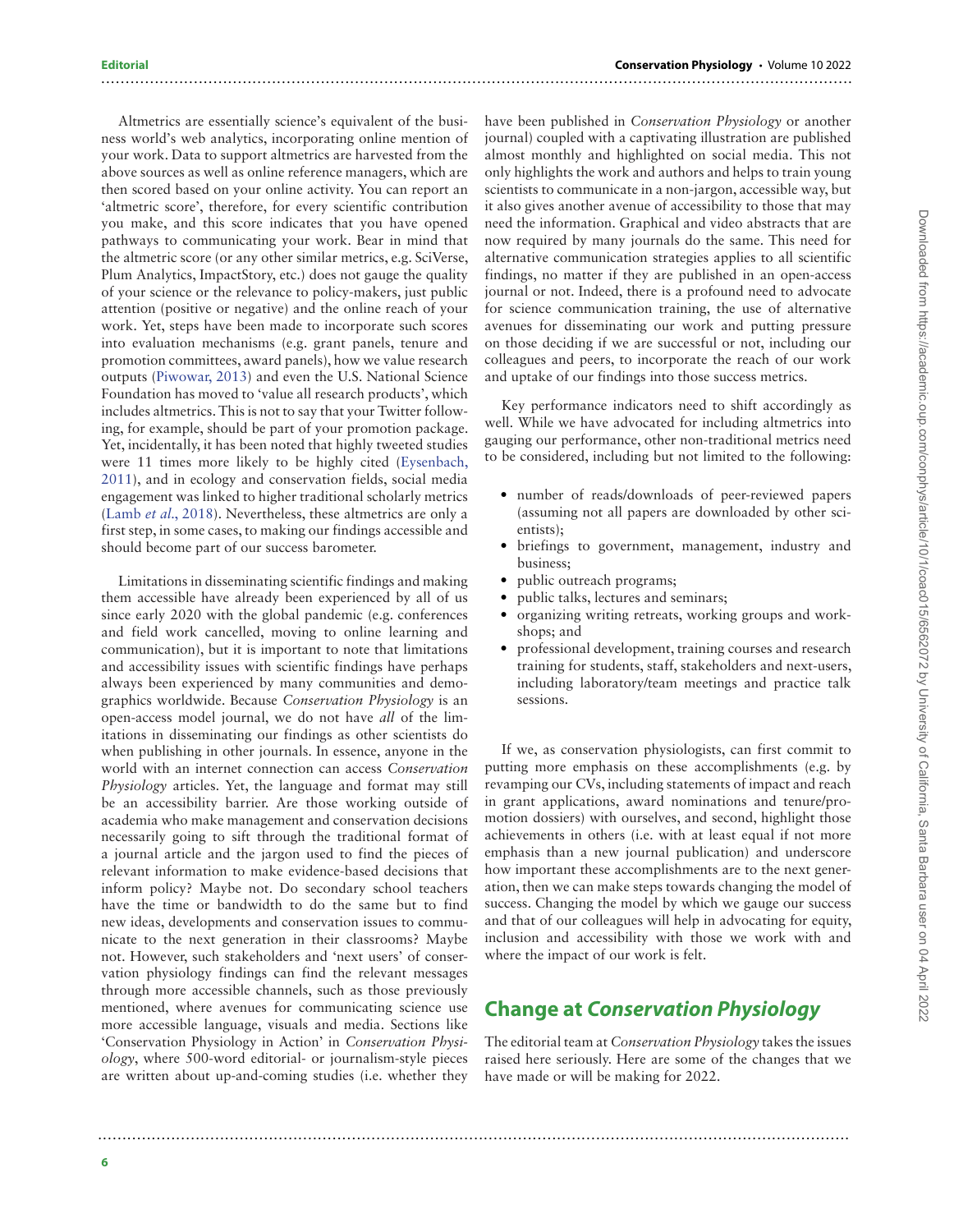- A requirement for data associated with accepted manuscripts to be available in an online, open-access repository. Exceptions will be considered but must be strongly justified (e.g. sharing data on the space use of an imperilled species could lead to its exploitation). This takes effect for all papers submitted beginning 1 January 2022. We provide additional detail and resources on the *Conservation Physiology* website to support authors with this transition. Our goal is to eventually ensure that all data (and code) are shared in accordance with the FAIR principles.
- A requirement for data and code to be shared with referees and editors should it be requested as part of the peer review process.
- A commitment to investigate any issues that arise related to published content in the journal and to do so fully, rapidly and objectively. Readers are encouraged to contact the editorial team should they have concerns about the academic integrity of any content. Our team has experience with such investigations and has adopted best practices (see [Bolnick, 2021](#page-7-24), for a good overview of what we aspire to do) intended to balance the importance of maintaining the integrity of the scientific record with ensuring that all investigations are done in a fair manner. Expressions of editorial concern or retractions will be used where merited. It is our preference that issues are brought directly to our attention rather than relying on PubPeer (as but one example), given the reasons outlined by [Bolnick \(2020\)](#page-7-25).
- A commitment to creating opportunities for trainees to learn about best practices for research. This will be achieved in partnership with the Society for Experimental Biology, which has a long history of supporting the development of early-career researchers through webinars and training sessions.
- A continued willingness to give equal weight to null effects provided the experimental designs are rigorous. The file drawer effect must be overcome.
- A continued willingness to accept replication studies. Papers that replicate existing studies will not be rejected based on lack of novelty.We have created a new category of manuscripts called 'Replication Studies' that is specifically for papers that test whether previously published experiments can be replicated. As part of the process we are particularly interested in submissions where authors of replication studies engage with those whose work they are trying to replicate (assuming they are still active in science). This is intended to enable more meaningful and efficient truth seeking while minimizing conflict.
- A commitment to creating an ethos of kindness and respect for all interactions within our community. This is particularly relevant to the peer review process where our approach will be thoughtful and supportive with a focus on providing guidance to improve content even if material is deemed inappropriate for *Conservation Physiology*. Referees unable to deliver critiques in a respectful and professional manner will be excused from

future review duties. We have also added a message to peer reviewers in the reviewer portal reminding them to use a respectful and constructive tone.

• All papers in *Conservation Physiology* will require a statement of author contributions that acknowledges the ways in which individual authors contributed to the work and the elements for which individuals accept responsibility.We adhere to the CRediT approach ([Allen](#page-7-26) *et al.*, 2014) but recognize that contributions may be more diverse and extend beyond traditional views of authorship (Cooke *et al.*[, 2021b](#page-7-27)).

# **The future we desire**

..........................................................................................................................................................

We wish to end by thanking the members of the conservation physiology community. Because we are small, supporting each other, amplifying our collective voice and working together is particularly important. Realizing the goals of conservation physiology—not just in terms of generating actionable knowledge but in creating a community of practice that furthers the development of the next generation of conservation physiology professionals—will require the collective efforts of all. Challenges remain—from the continuing challenges arising from COVID-19 (Cooke *et al.*[, 2021a](#page-7-0)) to different regional capacity and support (e.g. in the global south) to ensuring that all voices are welcomed and embraced (Cooke *et al.*[, 2020\)](#page-7-0). So thank you for your ongoing support of this (YOUR!) journal and our community. As always, our eyes, ears and minds are open to your thoughts on what we can do to help further conservation physiology (the discipline—and the journal) and the careers of those devoted to this discipline. We would love to hear from you!

### **Conflict of Interest Statement**

Most authors hold an editorial position on the journal but were not involved with handling the paper in an editorial capacity.

# **Contribution Statement**

All authors contributed to conceptualization, writing and editing.

# **Acknowledgements**

Lindsay Haddon and Sarah McKenna provided thoughtful edits. This paper is dedicated to Lindsay Haddon on the occasion of her retirement as Special Advisor for the journal *Conservation Physiology*. She has brought incredible wisdom from the early stages of planning the journal through to its launch and the stable position we are now fortunate to be in.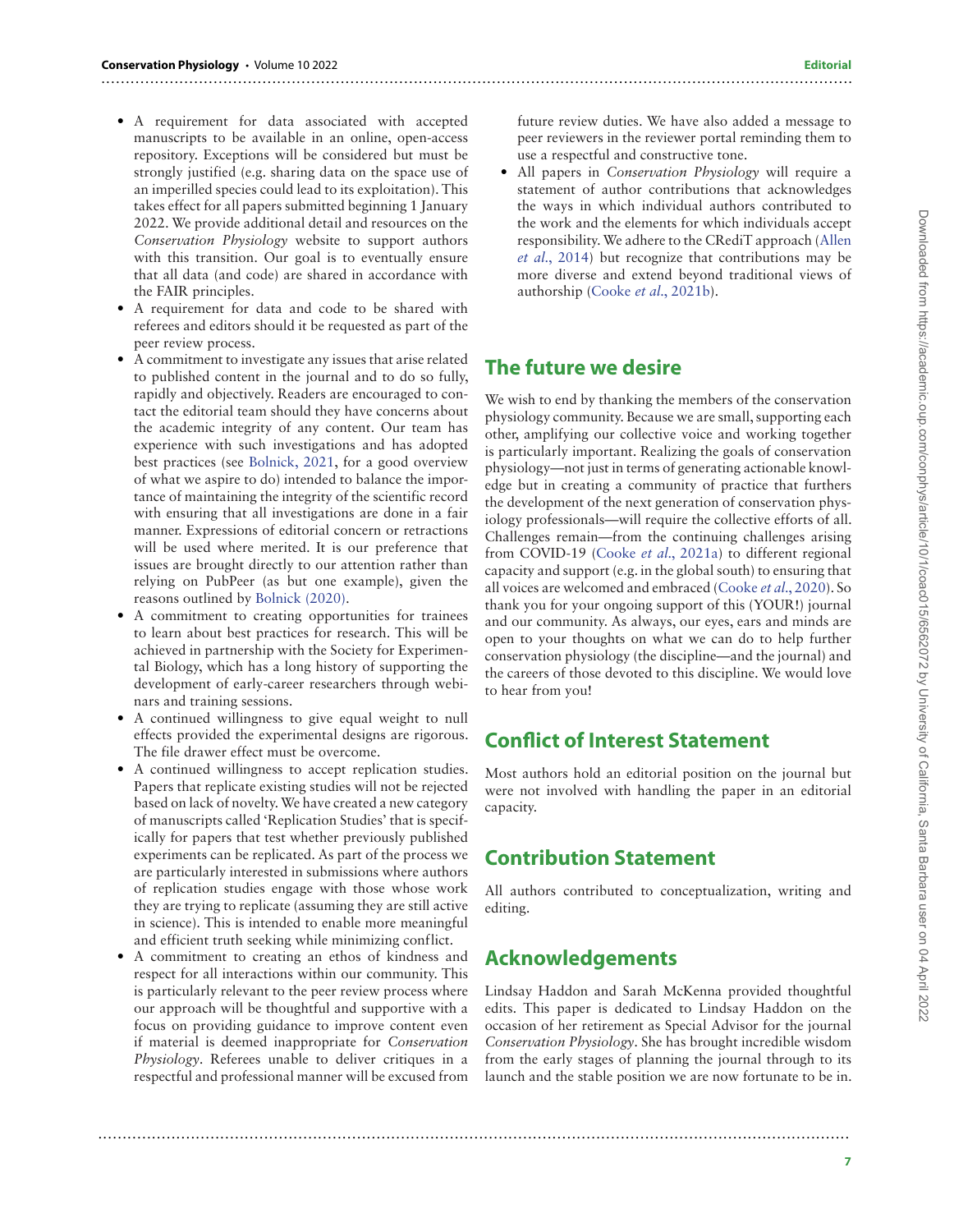She has helped to build editorial capacity within our team and build a culture of fairness, integrity and excellence. Graham Raby provided thoughtful input on the manuscript.

# **References**

- <span id="page-7-26"></span>Allen L, Scott J, Brand A, Hlava M, Altman M (2014) Publishing: credit where credit is due. Nature 508: 312–313.
- <span id="page-7-8"></span>Bennett AM, Steiner J, Carstairs S, Gielens A, Davy CM (2017a) A question of scale: replication and the effective evaluation of conservation interventions. Facets 2: 892–909.
- <span id="page-7-20"></span>Bennett NJ, Roth R, Klain SC, Chan K, Christie P, Clark DA, Cullman G, Curran D, Durbin TJ, Epstein G et al. (2017b) Conservation social science: understanding and integrating human dimensions to improve conservation. Biol Conserv 205: 93–108.
- <span id="page-7-22"></span>Bik HM, Goldstein MC (2013) An introduction to social media for scientists. PLoS Biol 11: e1001535.
- <span id="page-7-3"></span>Birnie-Gauvin K, Walton S, Delle Palme CA, Manouchehri BA, Venne S, Lennox RJ, Chapman JM, Bennett JR, Cooke SJ (2017) Conservation physiology can inform threat assessment and recovery planning processes for threatened species. Endanger Species Res 32: 507–513.
- <span id="page-7-14"></span>Bissonette JA (1999) Small sample size problems in wildlife ecology: a contingent analytical approach. Wildlife Biol 5: 65–71.
- <span id="page-7-25"></span>Bolnick D. 2020. PubPeer and ongoing evaluations of past published papers. [http://comments.amnat.org/2020/08/pubpeer-and](http://comments.amnat.org/2020/08/pubpeer-and-ongoing-evaluation-of-past.html?m=1)[ongoing-evaluation-of-past.html?m=1](http://comments.amnat.org/2020/08/pubpeer-and-ongoing-evaluation-of-past.html?m=1) (date last accessed, 28 February 2022).
- <span id="page-7-24"></span>Bolnick D. 2021. 17 months. [http://ecoevoevoeco.blogspot.com/2021/](http://ecoevoevoeco.blogspot.com/2021/05/17-months.html?m=1) 05/17-months.html?m=1 (date last accessed, 28 February 2022).
- <span id="page-7-21"></span>Bornmann L (2014) Do altmetrics point to the broader impact of research? An overview of benefits and disadvantages of altmetrics. J Informet 8: 895–903.
- <span id="page-7-16"></span>Chrousos GP, Mentis A-FA (2020) Imposter syndrome threatens diversity. Science 367: 749–750.
- <span id="page-7-18"></span>Clements JC (2020) Don't be a prig in peer review. Nature 585: 472–473.
- <span id="page-7-11"></span>Clements JC, Sundin J, Clark TD, Jutfelt F (2022) Meta-analysis reveals an extreme "decline effect" in the impacts of ocean acidification on fish behavior. PLoS Biol 20: e3001511.
- <span id="page-7-5"></span>Cook CN, Mascia MB, Schwartz MW, Possingham HP, Fuller RA (2013) Achieving conservation science that bridges the knowledge–action boundary. Conserv Biol 27: 669–678.
- <span id="page-7-7"></span>Cooke SJ, Birnie-Gauvin K, Lennox RJ, Taylor JJ, Rytwinski T, Rummer JL, Franklin CE, Bennett JR, Haddaway NR (2017) How experimental biology and ecology can support evidence-based decision-making in conservation: avoiding pitfalls and enabling application. Conserv Phys 5: cox043.
- Cooke SJ, Cramp RL, Madliger CL, Bergman JN, Reeve C, Rummer JL, Hultine KR, Fuller A, French SS, Franklin CE (2021a) Conserva-

..........................................................................................................................................................

tion physiology and the COVID-19 pandemic. Conserv Phys Ther 9: coaa139.

- <span id="page-7-0"></span>Cooke SJ, Madliger CL, Cramp RL, Beardall J, Burness G, Chown SL, Clark TD, Dantzer B, De La Barrera E, Fangue NA et al. (2020) Reframing conservation physiology to be more inclusive, integrative, relevant and forward-looking: reflections and a horizon scan. Conserv Physiol 8: coaa016.
- <span id="page-7-27"></span>Cooke SJ, Nguyen VM, Young N, Reid AJ, Roche DG, Bennett NJ, Rytwinski T, Bennett JR (2021b) Contemporary authorship guidelines fail to recognize diverse contributions in conservation science research. Ecol Sol Evid 2: e12060.
- <span id="page-7-2"></span>Cooke SJ, O'Connor CM (2010) Making conservation physiology relevant to policy makers and conservation practitioners. Conserv Lett 3: 159–166.
- <span id="page-7-1"></span>Cooke SJ, Sack L, Franklin CE, Farrell AP, Beardall J, Wikelski M, Chown SL (2013) What is conservation physiology? Perspectives on an increasingly integrated and essential science. Conserv Physiol 1.
- <span id="page-7-4"></span>Coristine LE, Robillard CM, Kerr JT, O'Connor CM, Lapointe D, Cooke SJ (2014) A conceptual framework for the emerging discipline of conservation physiology. Conserv Phys Ther 2: cou033.
- <span id="page-7-13"></span>Davies SR (2019) An ethics of the system: talking to scientists about research integrity. Sci Eng Ethics 25: 1235–1253.
- <span id="page-7-15"></span>Dellsén F, Baghramian M (2021) Disagreement in science: introduction to the special issue. Synthese 198: 6011–6021.
- <span id="page-7-12"></span>Donaldson MR, Cooke SJ (2014) Scientific publications: moving beyond quality and quantity toward influence. Bioscience 64: 12–13.
- <span id="page-7-17"></span>Evans TM, Bira L, Gastelum JB, Weiss LT, Vanderford NL (2018) Evidence for a mental health crisis in graduate education. Nat Biotechnol 36: 282–284.
- <span id="page-7-23"></span>Eysenbach G (2011) Can tweets predict citations? Metrics of social impact based on Twitter and correlation with traditional metrics of scientific impact. J Med Internet Res 13: e2012.
- <span id="page-7-9"></span>Fanelli D (2018) Opinion: is science really facing a reproducibility crisis, and do we need it to? Proc Natl Acad Sci 115: 2628–2631.
- <span id="page-7-19"></span>Fontúrbel FE, Vizentin-Bugoni J (2020) Kindness should still underline science during the pandemic. Bul Ecol Soc Am 101.
- GO FAIR. FAIR Principles. <https://www.go-fair.org/fair-principles/> (date last accessed, 28 February 2022).
- <span id="page-7-6"></span>Haddaway NR, Land M, Macura B (2017) A little learning is a dangerous thing: a call for better understanding of the term systematic review. Environ Int 99: 356–360.
- <span id="page-7-10"></span>Hendriks F, Kienhues D, Bromme R (2020) Replication crisis = trust crisis? The effect of successful vs failed replications on laypeople's trust in researchers and research. Public Underst Sci 29: 270–288.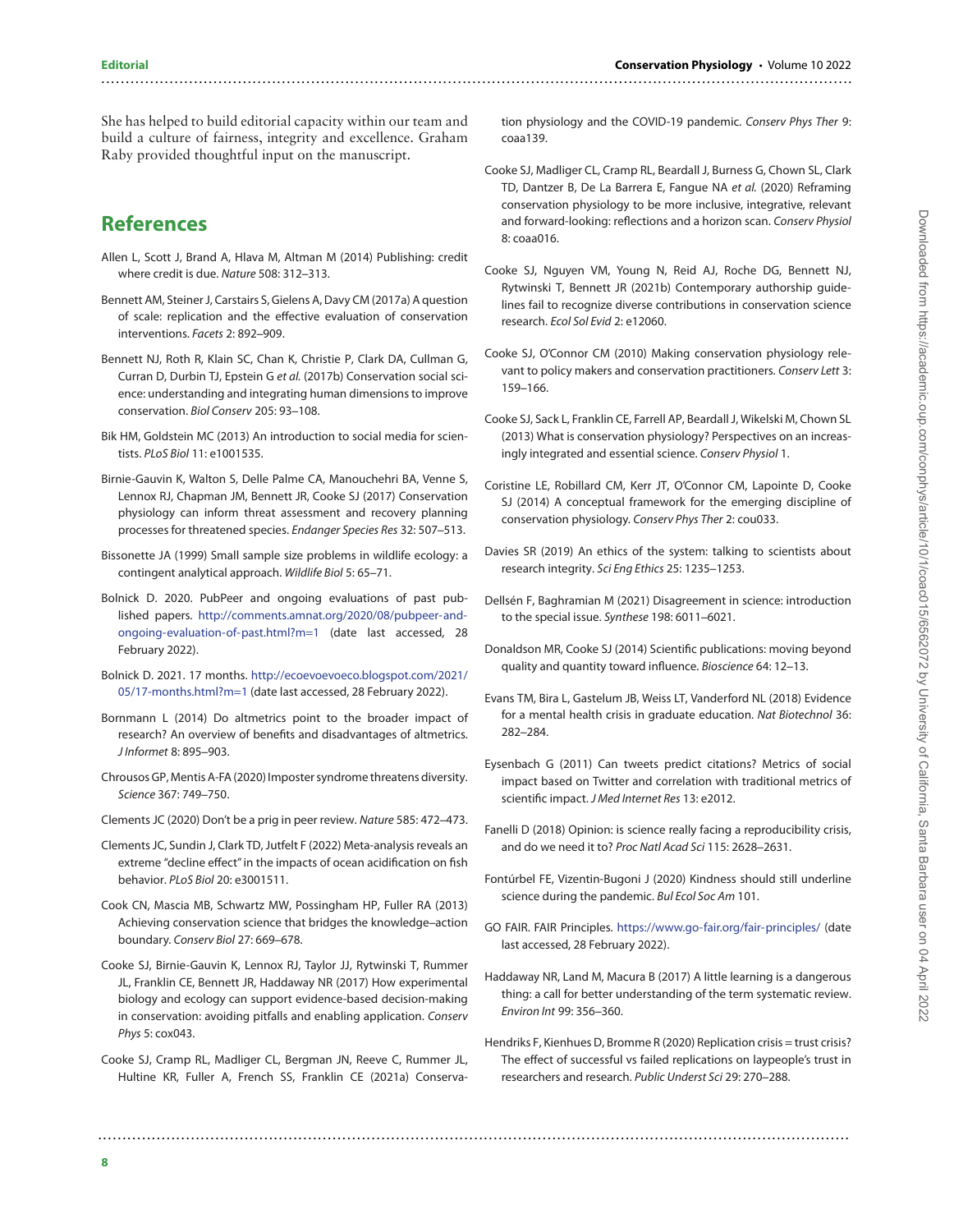- <span id="page-8-5"></span>Ioannidis JP (2005) Why most published research findings are false. PLoS Med 2: e124.
- <span id="page-8-11"></span>Jennions MD, Møller AP (2002) Relationships fade with time: a metaanalysis of temporal. Proceedings of the Royal Society of London. Series B: Biological Sciences, 269(1486): 43–48
- <span id="page-8-28"></span>Jost WH, Altmann CF, Reichmann H (2021) Kindness in science does matter. J Neural Transm. [https://doi.org/10.1007/s00702-021-02395](https://doi.org/10.1007/s00702-021-02395-z) [z](https://doi.org/10.1007/s00702-021-02395-z)
- <span id="page-8-14"></span>Kerr NL (1998) HARKing: hypothesizing after the results are known. Pers Soc Psychol Rev 2: 196–217.
- <span id="page-8-16"></span>Koricheva J, Kulinskaya E (2019) Temporal instability of evidence base: a threat to policy making? Trends Ecol Evol 34: 895–902.
- <span id="page-8-35"></span>Lamb CT, Gilbert SL, Ford AT (2018) Tweet success? Scientific communication correlates with increased citations in Ecology and Conservation. PeerJ, 6: e4564.
- <span id="page-8-24"></span>Lee H, Anderson CB, Yates MS, Chang S, Chakraverty D (2020) Insights into the complexity of the impostor phenomenon among trainees and professionals in STEM and medicine. Curr Psychol 1–12. [https://](https://doi.org/10.1007/s12144-020-01089-1) [doi.org/10.1007/s12144-020-01089-1](https://doi.org/10.1007/s12144-020-01089-1)

<span id="page-8-7"></span>Lipscomb M (2021) The replication crisis. J Adv Nurs 77: 501–503.

- <span id="page-8-31"></span>Logan AC, Berman SH, Berman BM, Prescott SL (2020) Project earthrise: inspiring creativity, kindness and imagination in planetary health. Challenges 11: 19.
- <span id="page-8-6"></span>Loken E, Gelman A (2017) Measurement error and the replication crisis. Science 355: 584–585.
- <span id="page-8-3"></span>Madliger CL, Cooke SJ, Crespi EJ, Funk JL, Hultine KR, Hunt KE et al. (2016) Success stories and emerging themes in conservation physiology. Conserv Physiol 4.
- <span id="page-8-0"></span>Madliger CL, Franklin CE, Chown SL, Fuller A, Hultine KR, Costantini D, Hopkins WA, Peck MA, Rummer JL, Sack L et al. (2021c) The second warning to humanity: contributions and solutions from conservation physiology. Conserv Physiol 9: coab038.
- <span id="page-8-1"></span>Madliger CL, Franklin CE, Love OP, Cooke SJ (eds) (2020) Conservation Physiology: Applications for Wildlife Conservation and Management. Oxford University Press, USA
- <span id="page-8-2"></span>Madliger CL, Love OP, Nguyen VM, Haddaway NR, Cooke SJ (2021b) Researcher perspectives on challenges and opportunities in conservation physiology revealed from an online survey. Conserv Phys Ther 9: coab030.
- <span id="page-8-8"></span>Maxwell SE, Lau MY, Howard GS (2015) Is psychology suffering from a replication crisis? What does "failure to replicate" really mean? Am Psychol 70: 487.
- <span id="page-8-19"></span>Mitcham C (2003) Co-responsibility for research integrity. Sci Eng Ethics 9: 273–290.
- <span id="page-8-15"></span>Nakagawa S, Lagisz M, Jennions M, Koricheva J, Noble D, Parker T, SanchezTojar A, Yang Y, O'Dea RE (2021) Methods for testing publication bias in ecological and evolutionary meta-analyses. Methods Ecol Evol 13(1): 4–21.

..........................................................................................................................................................

<span id="page-8-26"></span>Nakamura J, Condren M (2018) A systems perspective on the role mentors play in the cultivation of virtue. J Moral Educ 47: 316–332.

..........................................................................................................................................................

- <span id="page-8-22"></span>Norris P (2021) Cancel culture: myth or reality? Political Stud [https://10.1177/00323217211037023.](https://10.1177/00323217211037023)
- <span id="page-8-33"></span>Norström AV, Cvitanovic C, Löf MF, West S, Wyborn C, Balvanera P et al. (2020) Principles for knowledge co-production in sustainability research. Nat Sustain 3: 182–190.
- <span id="page-8-25"></span>O'Meara K, Griffin KA, Kuvaeva A, Nyunt G, Robinson TN (2017) Sense of belonging and its contributing factors in graduate education. Int J Dr Stud 12: 251–279.

<span id="page-8-34"></span>Piwowar H (2013) Value all research products. Nature 493: 159–159.

- <span id="page-8-32"></span>Ravenscroft J, Liakata M, Clare A, Duma D (2017) Measuring scientific impact beyond academia: an assessment of existing impact metrics and proposed improvements. PLoS One 12: e0173152.
- <span id="page-8-10"></span>Reed WR (2018) A primer on the 'reproducibility crisis'and ways to fix it. Aust Econ Rev 51: 286–300.
- <span id="page-8-17"></span>Roche DG, Bennett JR, Provencher J, Rytwinski T, Haddaway NR, Cooke SJ (2019) Environmental sciences benefit from robust evidence irrespective of speed. Sci Total Environ 696: 134000.
- <span id="page-8-21"></span>Roche DG, Raby GD, Norin T, Ern R, Scheuffele H, Skeeles M et al. (2022) Paths towards greater consensus building in experimental biology. J. Exp. Biol 225(1): jeb243559.
- <span id="page-8-23"></span>Rokeach M (2008) Understanding Human Values. Simon and Schuster. New York
- <span id="page-8-29"></span>Romero-Olivares AL (2019) Reviewers, don't be rude to nonnative English speakers. Science 3.
- <span id="page-8-4"></span>Rose DC (2015) The case for policy-relevant conservation science. Conserv Biol 29: 748–754.
- <span id="page-8-9"></span>Scargle JD (2000) Publication bias (the "file-drawer problem") in scientific inference. J Sci Explor 14: 91–106.
- <span id="page-8-12"></span>Schooler J (2011) Unpublished results hide the decline effect. Nature 470: 437–437.
- <span id="page-8-13"></span>Sharpe D, Poets S (2020) Meta-analysis as a response to the replication crisis. Can Psychol 61: 377.
- <span id="page-8-27"></span>Slavich GM, Roos LG, Zaki J (2021) Social belonging, compassion, and kindness: key ingredients for fostering resilience, recovery, and growth from the COVID-19 pandemic. Anxiety Stress Coping 1–8.
- <span id="page-8-18"></span>Squazzoni F, Bravo G, Grimaldo F, García-Costa D, Farjam M, Mehmani B (2021) Gender gap in journal submissions and peer review during the first wave of the COVID-19 pandemic. A study on 2329 Elsevier journals. PLoS One 16: e0257919.
- <span id="page-8-20"></span>Steneck NH (2006) Fostering integrity in research: definitions, current knowledge, and future directions. Sci Eng Ethics 12: 53–74.
- <span id="page-8-30"></span>Thérèse S, Martin B (2010) Shame, scientist! Degradation rituals in science. Prometheus 28: 97–110.